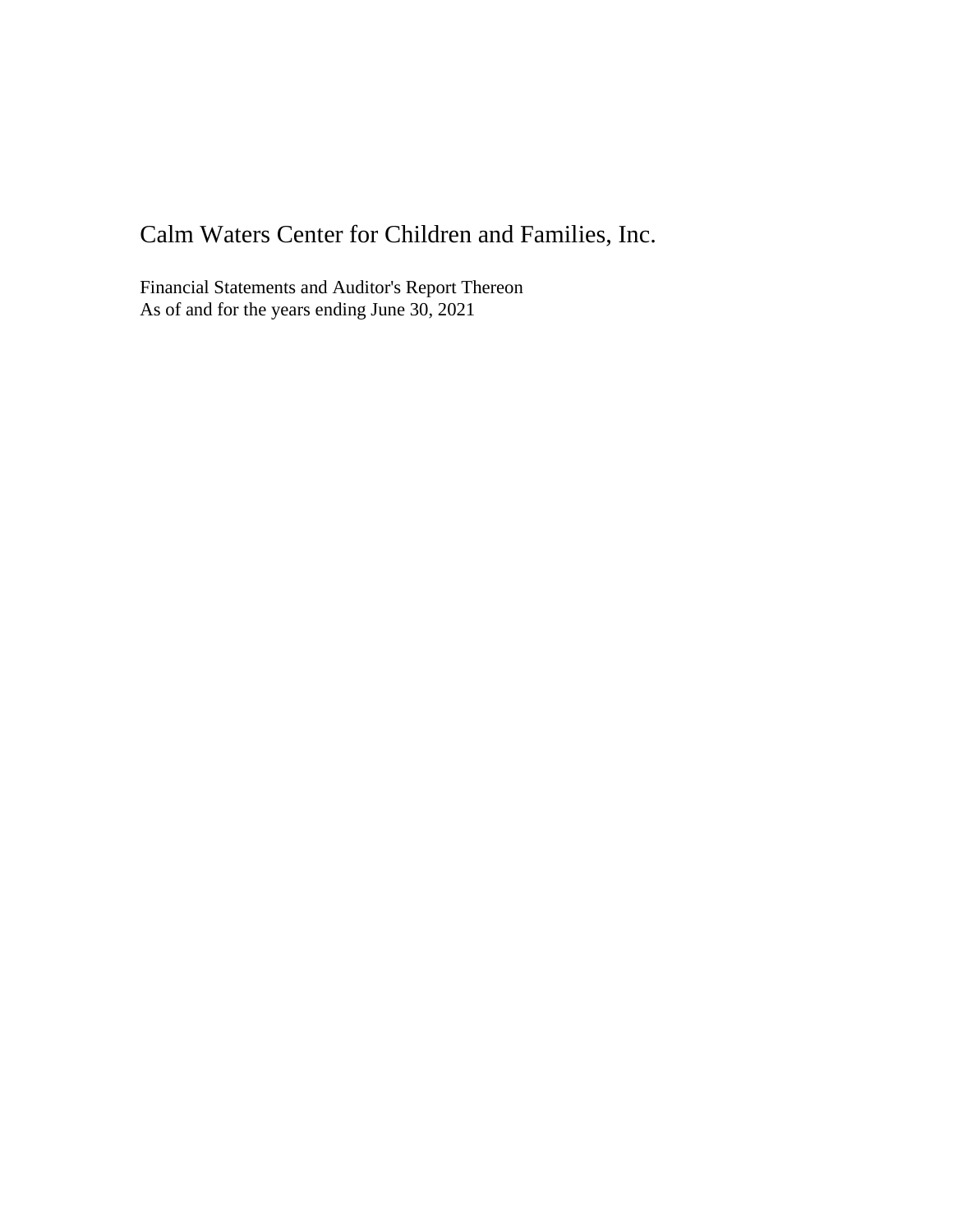# Table of Contents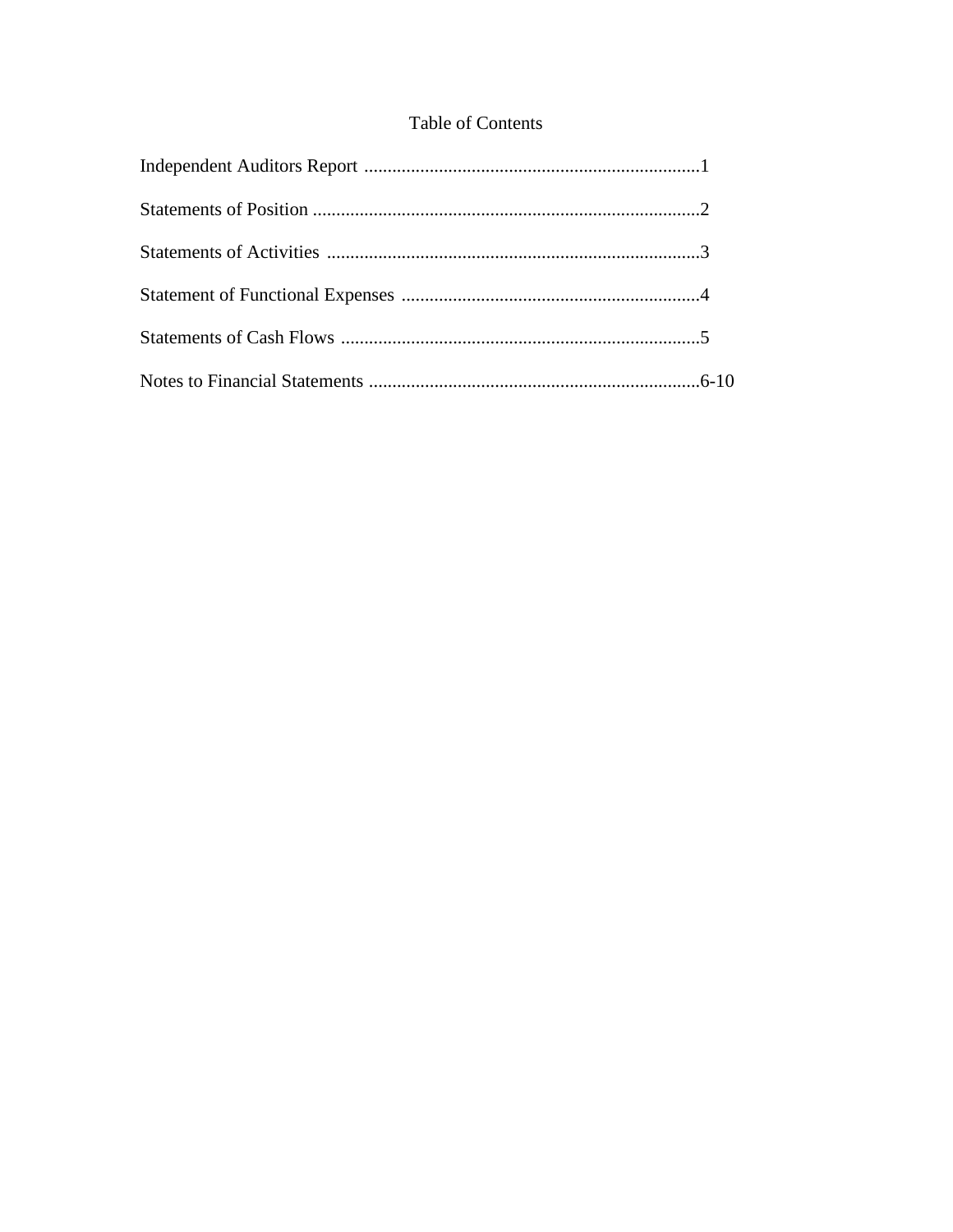Casey J. Russell, C.P.A., M.B.A. **2812 NW 57th St., Ste. 102** Phone: (405) 607-8743 Autumn L. Williams, C.P.A., Esq. **Oklahoma City, Oklahoma 73112** Fax: (405) 607-8744

#### INDEPENDENT AUDITOR'S REPORT

To the Board of Trustees of Calm Waters Center for Children and Families, Inc.

We have audited the accompanying financial statements of Calm Waters Center for Children and Families, Inc.(a nonprofit organization), which comprise the statement of financial position as of June 30, 2021, and the related statements of activities and cash flows for the year then ended, and the related notes to the financial statements.

#### **Management's Responsibility for the Financial Statements**

Management is responsible for the preparation and fair presentation of these financial statements in accordance with accounting principles generally accepted in the United States of America; this includes the design, implementation, and maintenance of internal control relevant to the preparation and fair presentation of financial statements that are free from material misstatement, whether due to fraud or error.

#### **Auditor's Responsibility**

Our responsibility is to express an opinion on these financial statements based on our audit. We conducted our audit in accordance with auditing standards generally accepted in the United States of America. Those standards require that we plan and perform the audit to obtain reasonable assurance about whether the financial statements are free from material misstatement.

An audit involves performing procedures to obtain audit evidence about the amounts and disclosures in the financial statements. The procedures selected depend on the auditor's judgment, including the assessment of the risks of material misstatement of the financial statements, whether due to fraud or error. In making those risk assessments, the auditor considers internal control relevant to the entity's preparation and fair presentation of the financial statements in order to design audit procedures that are appropriate in the circumstances, but not for the purpose of expressing an opinion on the effectiveness of the entity's internal control. Accordingly, we express no such opinion. An audit also includes evaluating the appropriateness of accounting policies used and the reasonableness of significant accounting estimates made by management, as well as evaluating the overall presentation of the financial statements.

We believe that the audit evidence we have obtained is sufficient and appropriate to provide a basis for our audit opinion.

#### **Opinion**

In our opinion, the financial statements referred to above present fairly, in all material respects, the financial position of Calm Waters Center for Children and Families, Inc. as of June 30, 2021, and the changes in its net assets and its cash flows for the year then ended in accordance with accounting principles generally accepted in the United States of America.

Russell + William CPA is, P.C.

Oklahoma City, Oklahoma November 30, 2021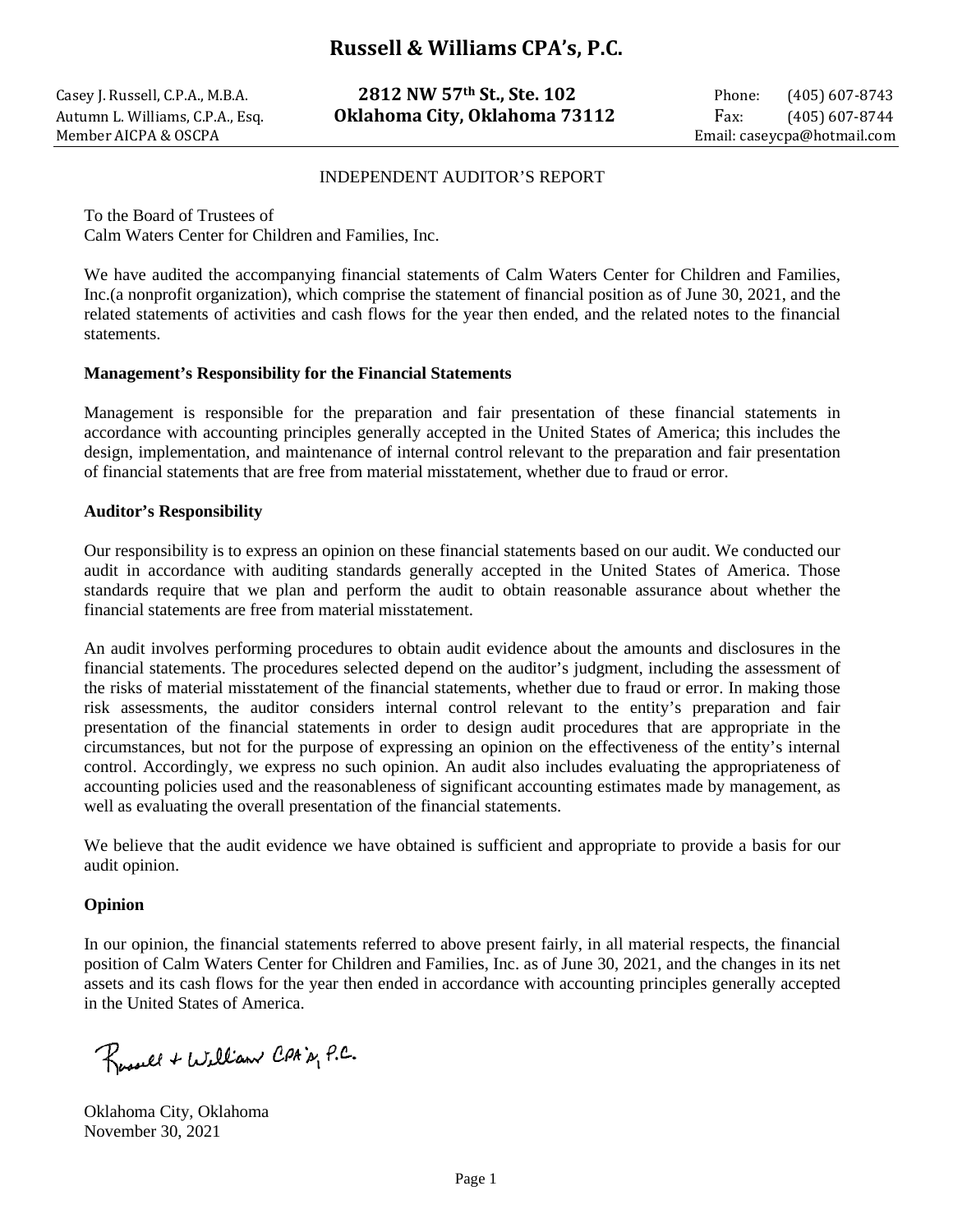# **Calm Waters Center For Children and Families, Inc. Statement of Position June 30, 2021**

| <b>Assets</b>                                |    |         |
|----------------------------------------------|----|---------|
| Cash and Cash Equivalents                    | \$ | 221,962 |
| Investments                                  |    | 117,401 |
| Contributions & Grants Receivable            |    | 57,750  |
| Beneficial Interest in Assets Held by Others |    | 291,824 |
| Prepaid Expenses                             |    | 12,750  |
| Property and Equipment, Net                  |    | 29,867  |
| <b>Total Assets</b>                          | S  | 731,554 |

#### **Liabilities and Net Assets**

| Liabilities                             |    |         |
|-----------------------------------------|----|---------|
| Accounts Payable & Accrued Expenses     | \$ | 9,687   |
| Deferred Revenue                        |    | 531     |
| <b>Total Liabilities</b>                |    | 10,218  |
| Net Assets                              |    |         |
| <b>Without Donor Restrictions</b>       |    | 721,336 |
| With Donor Restrictions                 |    |         |
| <b>Total Net Assets</b>                 |    | 721,336 |
| <b>Total Liabilities and Net Assets</b> | ¢  | 731,554 |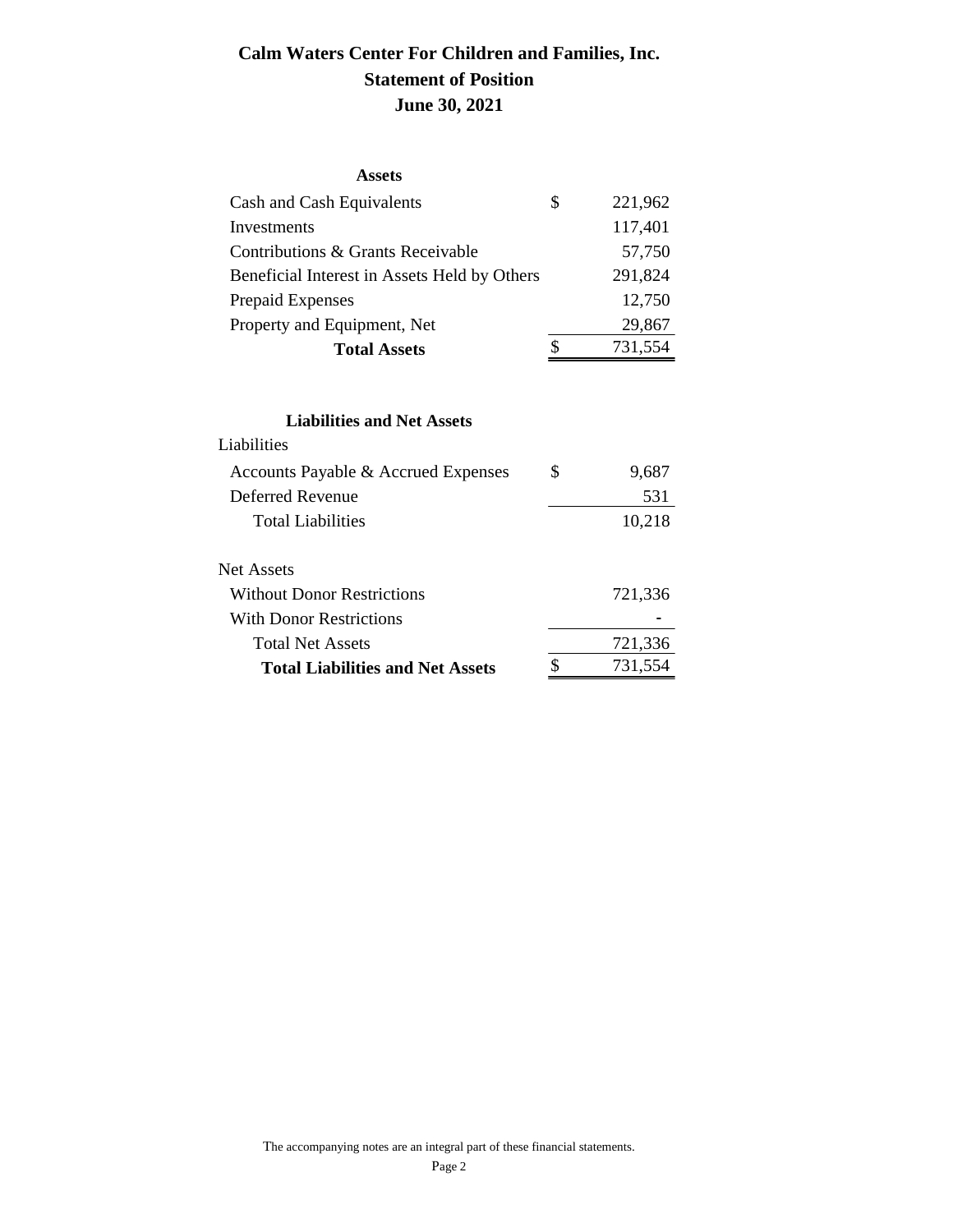# **Calm Waters Center For Children and Families, Inc. Statement of Activities For the Year Ending June 30, 2021**

|                                                        | <b>Without Donor</b> |         |               | <b>With Donor</b>   |              |         |  |
|--------------------------------------------------------|----------------------|---------|---------------|---------------------|--------------|---------|--|
|                                                        | <b>Restrictions</b>  |         |               | <b>Restrictions</b> | <b>Total</b> |         |  |
| <b>Revenues, Gains and Other Support</b>               |                      |         |               |                     |              |         |  |
| Contributions                                          | \$                   | 174,610 | $\mathcal{S}$ |                     | \$           | 174,610 |  |
| Grants                                                 |                      | 381,756 |               |                     |              | 381,756 |  |
| Programs                                               |                      | 82,893  |               |                     |              | 82,893  |  |
| <b>Special Events</b>                                  |                      | 28,710  |               |                     |              | 28,710  |  |
| Interest, net realized and unrealized gains, and other |                      | 88,383  |               |                     |              | 88,383  |  |
| <b>Total Revenues, Gains and Other Support</b>         |                      | 756,352 |               |                     |              | 756,352 |  |
| <b>Expenditures</b>                                    |                      |         |               |                     |              |         |  |
| Program Expenses                                       |                      | 399,613 |               |                     |              | 399,613 |  |
| General Administrative                                 |                      | 70,931  |               |                     |              | 70,931  |  |
| Fundraising                                            |                      | 145,355 |               |                     |              | 145,355 |  |
| <b>Total Expenditures</b>                              |                      | 615,899 |               |                     |              | 615,899 |  |
| <b>Change in Net Assets</b>                            |                      | 140,453 |               |                     |              | 140,453 |  |
| <b>Beginning Net Assets</b>                            |                      | 580,883 |               |                     |              | 580,883 |  |
| <b>Ending Net Assets</b>                               | \$                   | 721,336 | \$            |                     | \$           | 721,336 |  |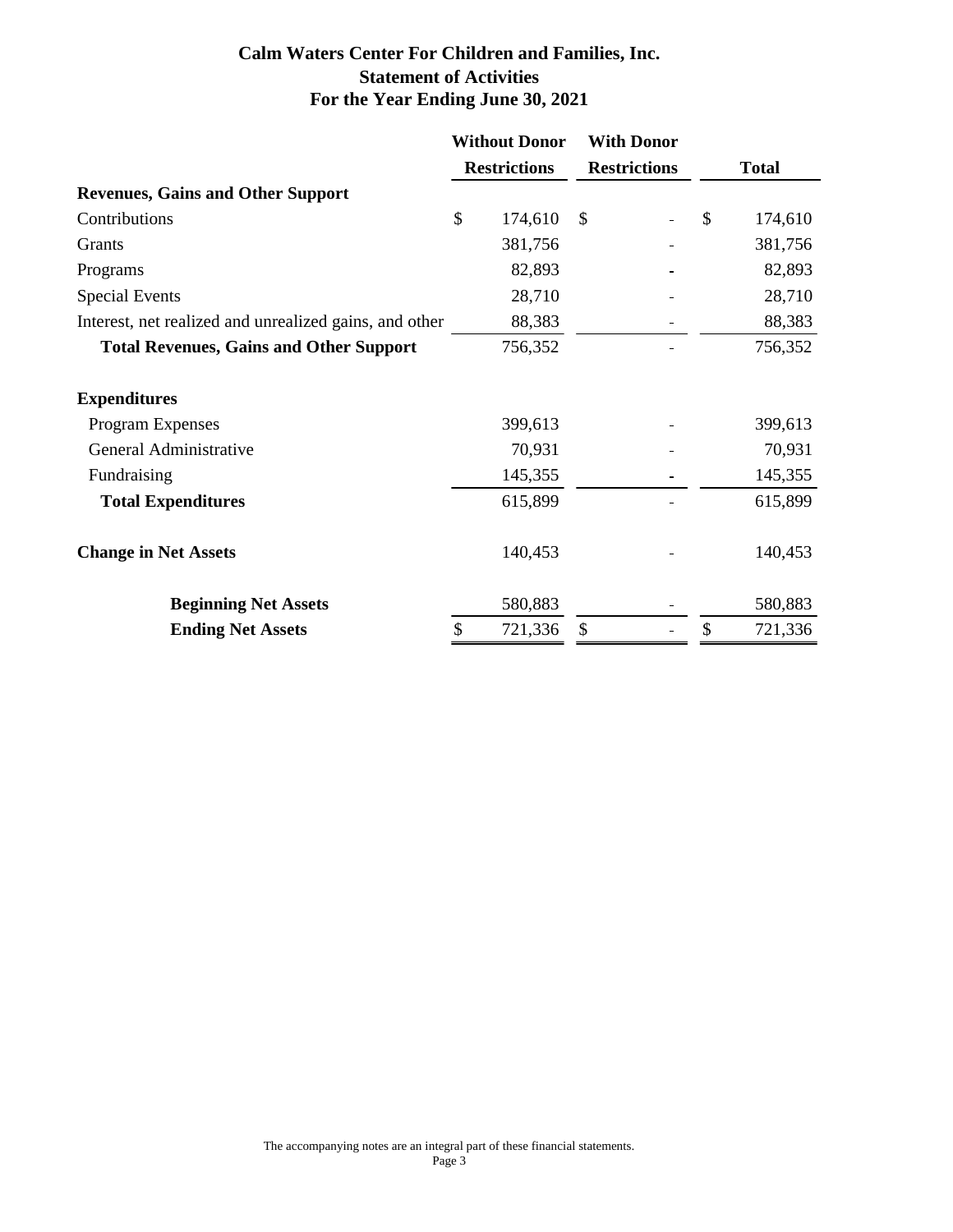# **Calm Waters Center For Children and Families, Inc. Statement of Functional Expense June 30, 2021**

|                                   |               |               |                |                 | <b>Total</b>                  |         |              | <b>General</b> |                 |               |                    |    |                       |                           |               |
|-----------------------------------|---------------|---------------|----------------|-----------------|-------------------------------|---------|--------------|----------------|-----------------|---------------|--------------------|----|-----------------------|---------------------------|---------------|
|                                   | <b>School</b> |               | <b>Support</b> |                 | <b>Development</b><br>Program |         | and          |                |                 |               |                    |    |                       |                           |               |
|                                   |               | <b>Groups</b> |                | <b>Seminars</b> |                               | Groups  | & Training   |                | <b>Expenses</b> |               | <b>Fundraising</b> |    | <b>Administrative</b> |                           | <b>Totals</b> |
| Salaries                          | \$            | 68,358        | $\mathsf{\$}$  | 24,767          | \$                            | 117,241 |              | \$             | 210,366         | $\mathcal{S}$ | 61,910             | \$ | 24,255                | $\mathcal{S}$             | 296,531       |
| <b>Employee Benefits</b>          |               | 4,790         |                | 668             |                               | 6,454   |              |                | 11,912          |               | 8,585              |    | 14,373                |                           | 34,870        |
| <b>Payroll Processing</b>         |               |               |                |                 |                               |         |              |                |                 |               |                    |    | 3,391                 |                           | 3,391         |
| Payroll Taxes                     |               | 6,657         |                | 2,626           |                               | 11,947  |              |                | 21,230          |               | 5,800              |    | 2,251                 |                           | 29,281        |
| <b>Total Personnel Expenses</b>   |               | 79,805        |                | 28,061          |                               | 135,642 | $\mathbf{r}$ |                | 243,508         |               | 76,295             |    | 44,270                |                           | 364,073       |
| <b>Background Checks</b>          |               |               |                |                 |                               | 621     |              |                | 621             |               |                    |    |                       |                           | 621           |
| <b>Bank Charges</b>               |               |               |                | 1,721           |                               | 1,513   | 51           |                | 3,285           |               | 350                |    | 1,440                 |                           | 5,075         |
| Continuing Education & Travel     |               |               |                | $\overline{4}$  |                               | $\sim$  | 400          |                | 404             |               | 630                |    | 22                    |                           | 1,056         |
| Contract Labor                    |               | 3,487         |                | 9,800           |                               | 420     |              |                | 13,707          |               | 7,894              |    | $\blacksquare$        |                           | 21,601        |
| Depreciation                      |               | 1,886         |                | 539             |                               | 808     |              |                | 3,233           |               | 924                |    | 462                   |                           | 4,619         |
| Donor/Development                 |               |               |                | $\overline{a}$  |                               | $\sim$  |              |                |                 |               | 158                |    | 185                   |                           | 343           |
| Dues, Books and Publications      |               | 263           |                | 75              |                               | 113     |              |                | 451             |               | 1,630              |    | 2,347                 |                           | 4,428         |
| Food & Catering                   |               | 90            |                |                 |                               | 907     |              |                | 997             |               | 1,132              |    | 529                   |                           | 2,658         |
| <b>Fundraising Event Expenses</b> |               |               |                |                 |                               |         |              |                |                 |               | 7,130              |    | $\overline{a}$        |                           | 7,130         |
| Insurance                         |               | 3,113         |                | 890             |                               | 1,334   |              |                | 5,337           |               | 1,525              |    | 763                   |                           | 7,625         |
| IT Support                        |               | 3,305         |                | 989             |                               | 3,869   |              |                | 8,163           |               | 7,396              |    | 1,204                 |                           | 16,763        |
| Legal & Accounting                |               | 11,366        |                | 3,307           |                               | 4,960   |              |                | 19,633          |               | 6,068              |    | 2,050                 |                           | 27,751        |
| Maintenance & Repair              |               |               |                |                 |                               |         |              |                |                 |               |                    |    | 73                    |                           | 73            |
| Miscellaneous                     |               |               |                |                 |                               |         |              |                |                 |               |                    |    | 34                    |                           | 34            |
| Postage                           |               | 346           |                | 79              |                               | 71      |              |                | 496             |               | 1,063              |    | 622                   |                           | 2,181         |
| Printing                          |               | 60            |                | 23              |                               | 469     |              |                | 552             |               | 6,547              |    | 143                   |                           | 7,242         |
| Program Expense - Training        |               | 9,879         |                | 171             |                               | 1,962   |              |                | 12,012          |               | 40                 |    | 23                    |                           | 12,075        |
| <b>Public Relations Media</b>     |               | 48            |                | 55              |                               | 196     |              |                | 299             |               | 3,882              |    | 400                   |                           | 4,581         |
| Rent                              |               | 38,141        |                | 11,571          |                               | 16,624  |              |                | 66,336          |               | 15,321             |    | 12,551                |                           | 94,208        |
| Security                          |               | 221           |                | 70              |                               | 93      |              |                | 384             |               | 70                 |    | 118                   |                           | 572           |
| Small Equipment                   |               | 1,477         |                | 158             |                               | 1,632   |              |                | 3,267           |               | 685                |    | 360                   |                           | 4,312         |
| Supplies                          |               | 4,462         |                | 1,392           |                               | 3,215   |              |                | 9,069           |               | 4,164              |    | 2,095                 |                           | 15,328        |
| Telephone                         |               | 1,132         |                | 255             |                               | 457     |              |                | 1,844           |               | 1,068              |    | 340                   |                           | 3,252         |
| Travel                            |               | 289           |                |                 |                               |         |              |                | 289             |               | 268                |    |                       |                           | 557           |
| Utilities                         |               | 2,322         |                | 680             |                               | 1,020   |              |                | 4,022           |               | 1,076              |    | 566                   |                           | 5,664         |
| Volunteer Appreciation            |               |               |                | 55              |                               | 1,649   |              |                | 1,704           |               | 39                 |    | 334                   |                           | 2,077         |
| <b>Total Expenses</b>             | \$            | 161,692       | \$             | 59,895          | $\$$                          | 177,575 | \$<br>451    | \$             | 399,613         | \$            | 145,355            | \$ | 70,931                | $\boldsymbol{\mathsf{S}}$ | 615,899       |

The accompanying notes are an integral part of these financial statments.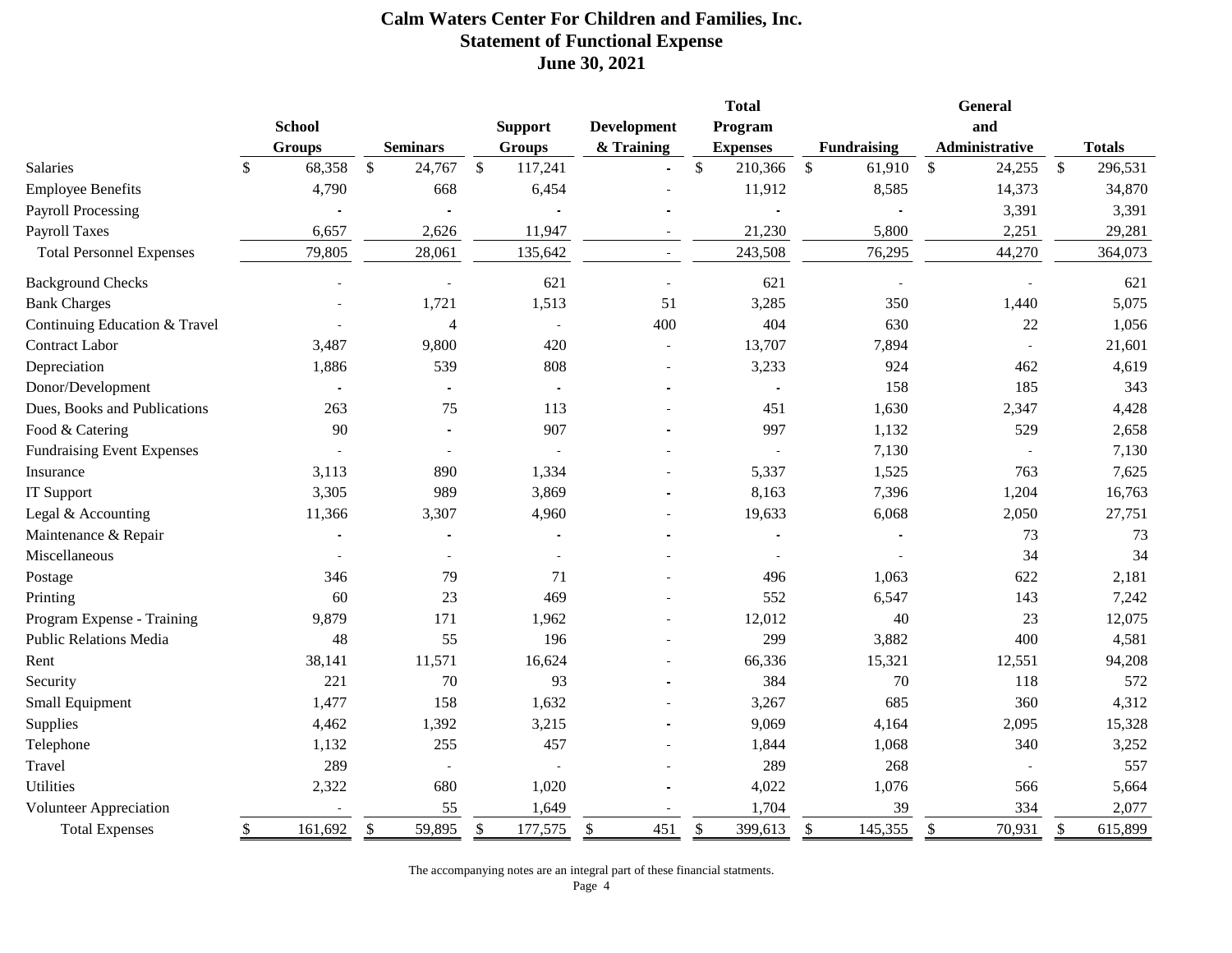# **Calm Waters Center For Children and Families, Inc. Statement of Cash Flows For the Year Ended June 30, 2021**

#### **CASH FLOWS FROM OPERATING ACTIVITIES**

| Net Income (Loss)                                          | \$<br>140,453 |
|------------------------------------------------------------|---------------|
| Adjustments to reconcile Net Income (Loss) to net          |               |
| Cash Provided by (used in) operating activities:           |               |
| Depreciation and Amortization                              | 4,619         |
| Decrease (Increase) in Operating Assets                    |               |
| <b>Accounts Receivable</b>                                 | 9,750         |
| Prepaid Expenses                                           | (3,713)       |
| (Decrease) Increase in Operating Liabilities               |               |
| <b>Accounts Payable</b>                                    | (1,955)       |
| <b>Deferred Revenue</b>                                    | (4,969)       |
| <b>Total Adjustments</b>                                   | 3,732         |
| <b>Net Cash Provided By (Used in) Operating Activities</b> | 144,185       |
| <b>CASH FLOWS FROM INVESTING ACTIVITIES</b>                |               |
| <b>Purchase of Fixed Assets</b>                            | (27,905)      |
| Net Purchases and Sales of Investments                     | (49, 779)     |
| <b>Net Cash Provided By (Used In) Investing Activities</b> | (77, 684)     |
| NET INCREASE (DECREASE) IN CASH                            |               |
| AND CASH EQUIVALENTS                                       | 66,501        |
| CASH AND CASH EQUIVALENTS AT BEGINNING OF PERIOD           | 155,461       |
| <b>CASH AND CASH EQUIVALENTS AT END OF PERIOD</b>          | \$<br>221,962 |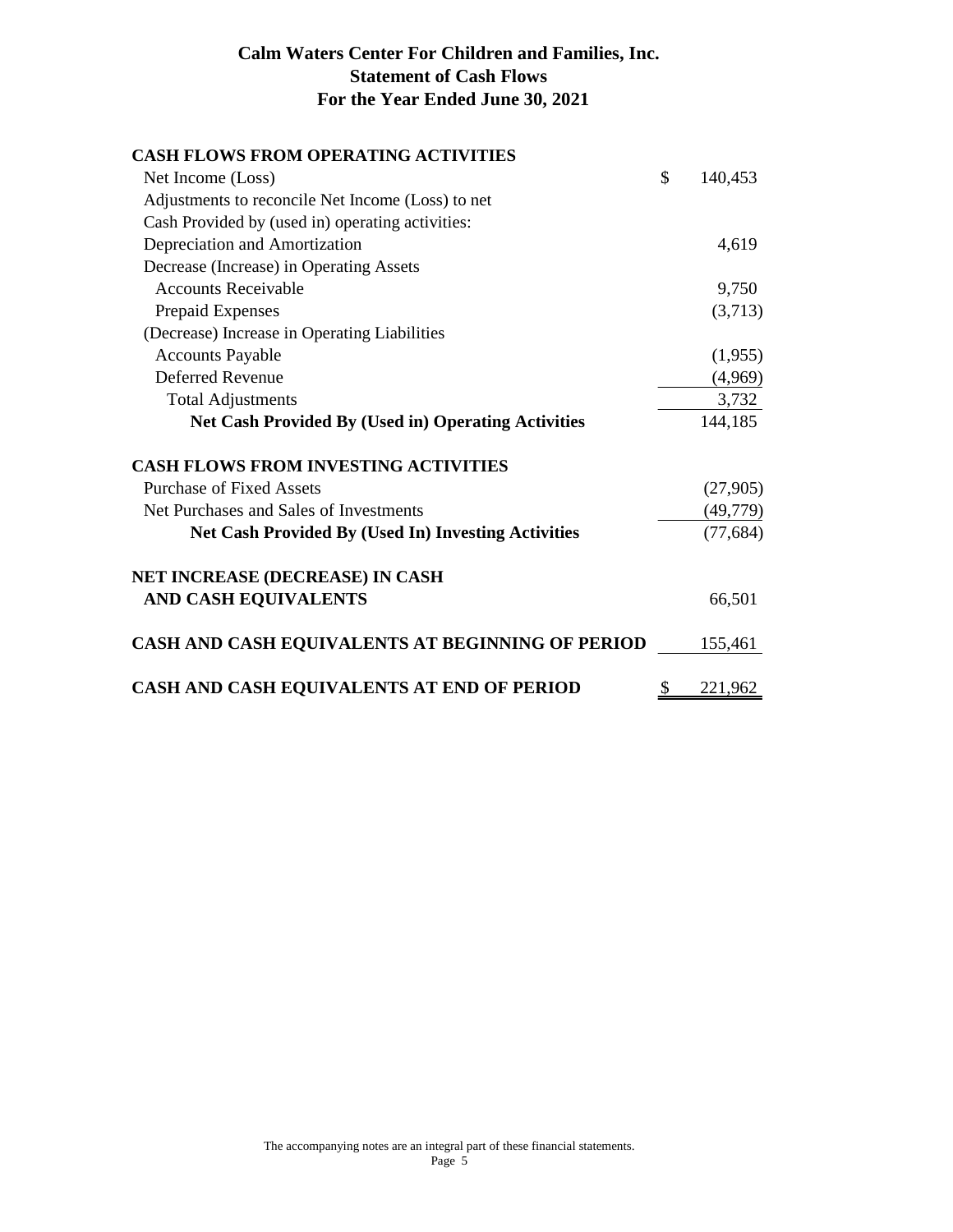### NOTE A - NATURE OF ACTIVITIES AND SIGNIFICANT ACCOUNTING POLICIES

Calm Waters Center for Children and Families, Inc. (the "Center") is a not-for-profit corporation organized to facilitate healing in children and families whose lives have been changed by the death of a loved one or divorce; to heighten individual and public awareness of grief responses in children and adults; to teach healthy coping, communication, parenting and relationship skills; and to be a resource for education, research and development in the grief experience.

A summary of the significant accounting policies applied in the preparation of the accompanying financial statements follows.

#### 1. Basis of Presentation

The Center maintains its accounts on the accrual basis of accounting in accordance with accounting principles generally accepted in the United States of America.

Financial statement presentation follows the recommendation of the Financial Accounting Standards Board in its Statement of Financial Accounting Standards (ASU No. 2016-14, *Presentation of Financial Statements of Not-for-Profit Organizations.* Under FASB ASU No. 2016-14, the Network is required to report information regarding its financial position and activities according to two classes of net assets; without donor restrictions and with donor restrictions. As of June 30, 2021, the Organization had only net assets without donor restrictions.

### 2. Cash and Cash Equivalents

The Center considers all highly liquid investments with maturities of three months or less when acquired to be cash equivalents. For purposes of the statement of cash flows, cash includes interest bearing checking accounts. Restricted cash generally represents donations received that are restricted to future periods or for specific purposes. There was no restricted cash at June 30, 2021.

#### 3. Donated Materials and Services

For the year ended June 30, 2021, in-kind donations were approximately \$-0-, consisting principally of advertising, professional fees, printing and supplies. These contributions are recognized when used and are included in contributions and events revenues and support and in the related expenses in the accompanying statement of activities at the estimated fair value of the goods or services received. Equipment, if any, is included with furniture and equipment in the accompanying statement of financial position at the estimated fair value and will be depreciated over its useful life.

A significant portion of the agency's events and free grief programs are conducted by community volunteers. Calm Waters relies on trained volunteers to facilitate its Grief and Divorce Support Groups hosted at its Center and in partnership with 11 Oklahoma City metro school districts, serving 3,640 children, teens and adults. In addition, 699 individuals received grief counseling services from Calm Waters therapists. More than 50 volunteers provide free service to the organization by: facilitating support groups, serving on the board of directors, providing support for fundraising events and providing office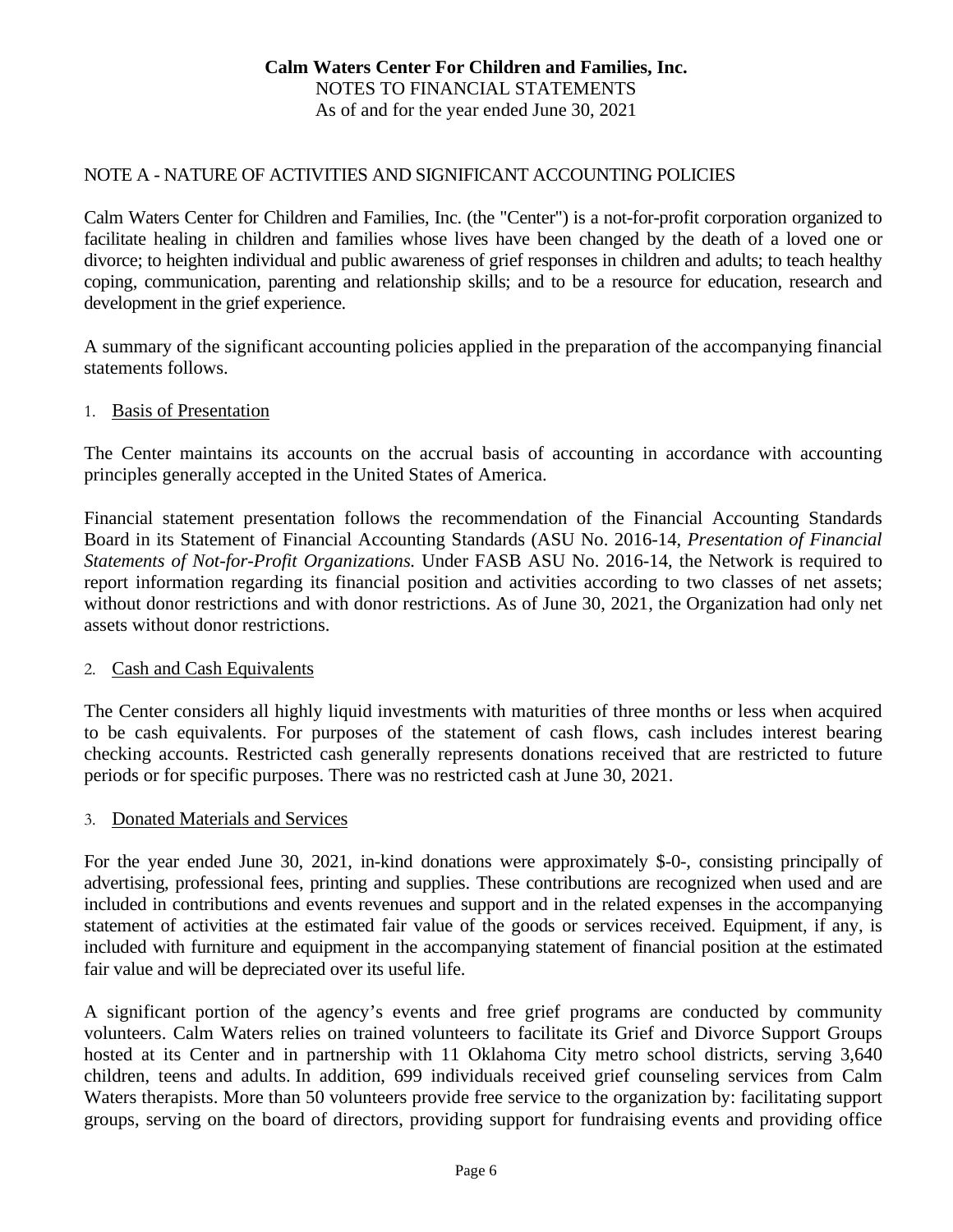## **Calm Waters Center For Children and Families, Inc.**  NOTES TO FINANCIAL STATEMENTS As of and for the year ended June 30, 2021

assistance. The value of this contributed time is not reflected in the accompanying financial statements since the volunteers' time does not meet the accounting criteria for recognition.

#### 4. Receivables

Grants receivable are recorded as current or non-current based on the payment schedule as indicated by the grantor upon award. All grants receivables will be received in fiscal year 2021. All grants are considered fully collectible and therefore, no allowance has been made for uncollectible amounts as of June 30, 2021.

#### 5. Concentrations of Credit Risk

Financial instruments that potentially expose the Center to concentrations of credit risk consist of cash. These assets are maintained at high-quality financial institutions and accounts at each institution are insured by the Federal Deposit Insurance Corporation up to \$250,000 as of June 30, 2021.

#### 6. Investments

Unrealized gains and losses are included in the change in net assets. Investment income and gains are reported as increases in unrestricted net assets unless specifically restricted by a donor. Investment income and gains restricted by a donor are reported as increases in unrestricted net assets if the restrictions are met (either by passage of time or by use) in the reporting period in which the income and gains are recognized.

### 7. Furniture and Equipment

Furniture and equipment are recorded at cost. Contributed furniture and equipment are recorded at fair value at the date of contribution. Property and equipment are depreciated over their useful lives of three or seven years using the straight-line method.

### 8. Functional Expenses

Expenses are charged to each program based on direct expenditures incurred. Any program expenditures not directly chargeable are allocated to a program based on a percentage as determined by management.

#### 9. Income Taxes

The Center qualifies as a tax-exempt organization under Section  $501(c)(3)$  of the Internal Revenue Code and, as such, is exempt from federal income taxes, except for amounts relating to unrelated business income. There was no unrelated business income in 2021. Accordingly, no provision for taxes has been made in the accompanying financial statements. The Center believes that it has appropriate support for any tax positions taken, and as such, does not have any uncertain tax positions that are material to the financial statements. Generally, the Center is no longer subject to income tax examinations by federal, state or local tax authorities for years prior to 2019.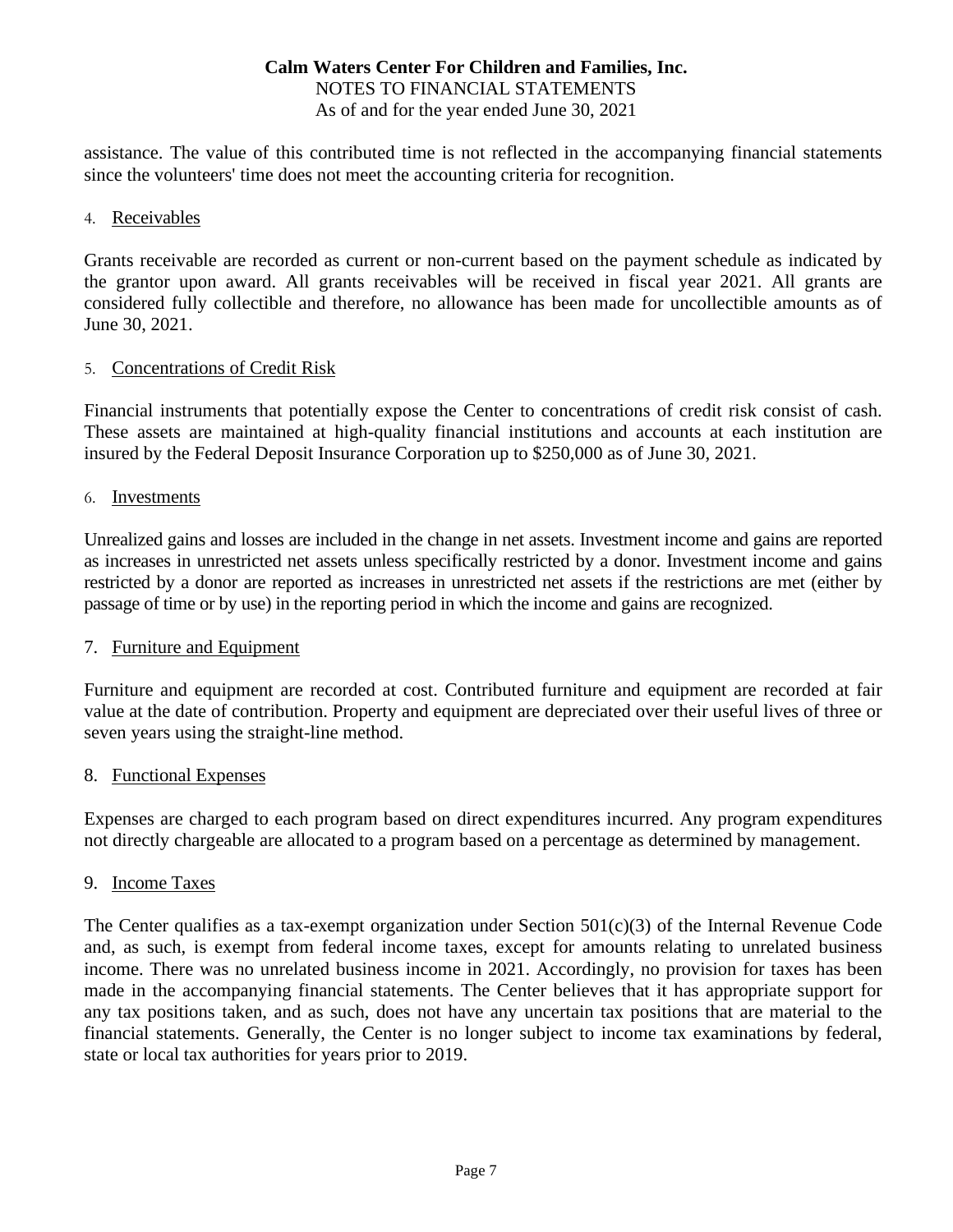### 10. Estimates

The preparation of financial statements in conformity with generally accepted accounting principles requires management to make estimates and assumptions that affect the reported amounts of assets and liabilities and disclosures of contingent assets and liabilities at the date of the financial statements and the reported amounts of revenues and expenses during the reporting period. Actual results could differ from those estimates.

## 11. Availability of Resources and Liquidity

The Organization has \$279,712 of financial assets available within 1 year of the balance sheet date to meet cash needs for general expenditure consisting of cash of \$221,962, grants receivable of \$57,500, and short-term investments of \$-0-. None of the financial assets are subject to donor or other contractual restrictions that make them unavailable for general expenditure within one year of the balance sheet date. The grants receivable are subject to time restrictions but are expected to be collected within one year. The Organization has a goal to maintain financial assets, which consist of cash and short-term investments, on hand to meet 90 days of normal operating expenses, which are, on average, approximately \$153,975. The Organization has a policy to structure its financial assets to be available as its general expenditures, liabilities, and other obligations come due. In addition, as part of its liquidity management, the Organization invests cash in excess of daily requirements in various short-term investments including, certificate of deposits and short-term treasury instruments.

## NOTE B - BENEFICIAL INTEREST IN ASSETS HELD BY OTHERS

Certain assets of the Center have been transferred to Communities Foundation of Oklahoma, Inc. (CFO) to be held and invested by CFO for the benefit of the Center. The Board of Directors of CFO makes investment decisions, and income earned on the investment is distributable on a basis determined by CFO. The principal amount of the investment, which is the value of the original amount transferred by the Center, cannot be distributed without the approval of the Board of Directors of CFO. This transfer is considered to be a reciprocal transfer as the Center designated itself as the beneficiary. Accordingly, at June 30, 2021, the Center has recognized a beneficial interest in assets held by others of \$291,824, in the accompanying statement of financial position.

Contributions to CFO made by others for the benefit of the Center are not included on the Center's statement of financial position as CFO has variance power over these assets. At June 30, 2021, the market value of this fund was \$33,426.

## NOTE C - EMPLOYEE BENEFIT PLAN

The Center provides a defined contribution retirement plan for its employees. All eligible employees participate on the same basis and the Center is required to make matching contributions equal to the employee contributions up to 3% of the employee's annual salary. Total contributions to the plan for the year ending June 30, 2021 were \$3,404.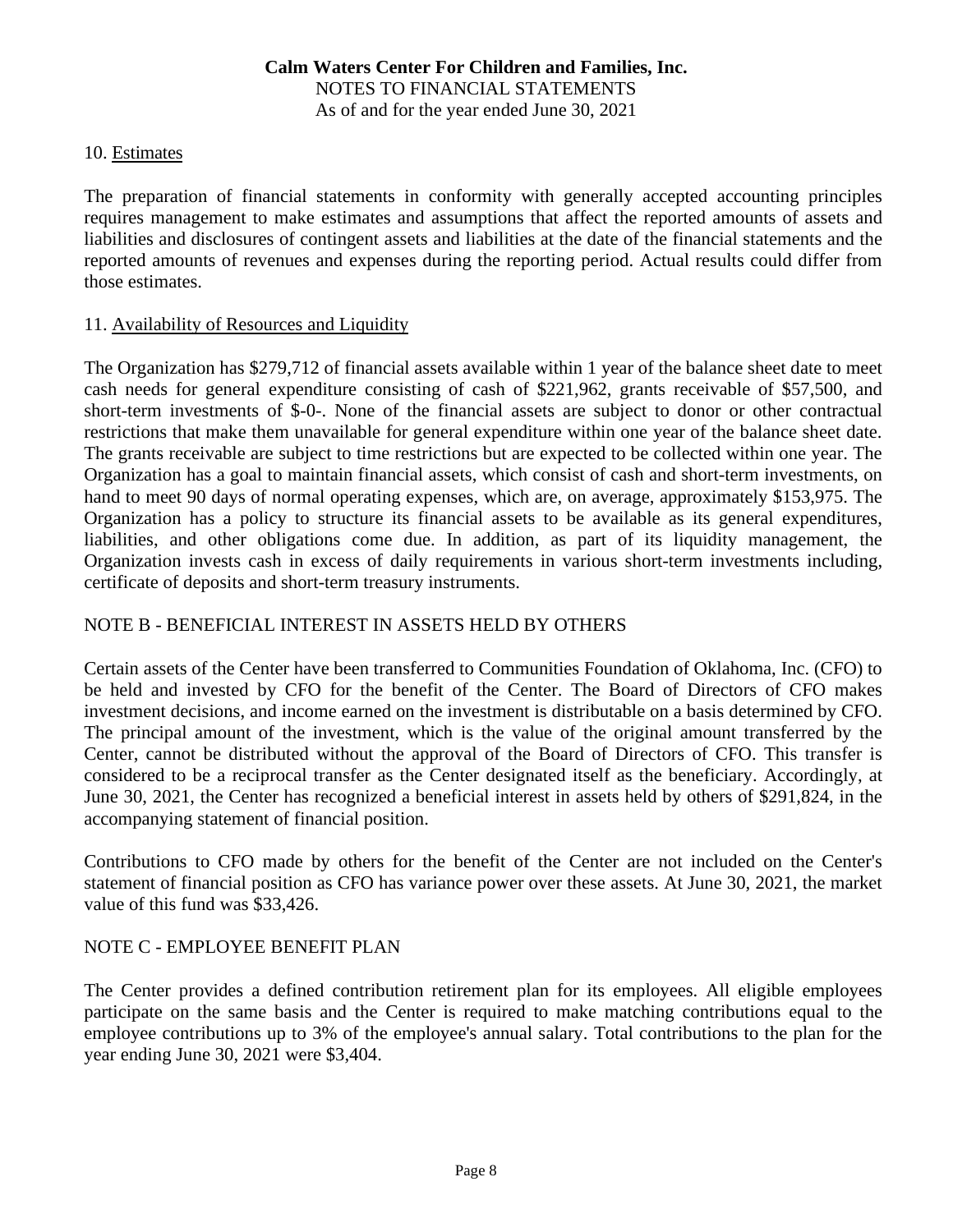### NOTE D – LEASES

The Center leases office space, under a lease which expires September 2023. Rent expense incurred under this lease in 2021, was \$91,132, and is allocated to various categories in the accompanying statement of functional expense. Future minimum lease payments are due as follows:

| Year ending June 30: |         |
|----------------------|---------|
| 2022                 | 92,670  |
| 2023                 | 92,670  |
| 2024                 | 92,670  |
|                      | 278,010 |

### NOTE E - FAIR VALUE MEASUREMENT OF FINANCIAL INSTRUMENTS

#### *Fair Value Measurements*

Financial Accounting Standards Board (FASB) Accounting Standards Codifications (ASC) 820, *Fair Value Measurements and Disclosures,* provides the framework for measuring fair value. ASC 820 defines fair value as the price that would be received to sell an asset or paid to transfer a liability in an orderly transaction between market participants at the measurement date and establishes a three-level hierarchy for measuring fair value. The statement requires fair value measurements be classified and disclosed in one of three categories.

ASC 820 establishes a fair value hierarchy for valuation inputs that gives the highest priority to quoted prices in active markets for identical assets or liabilities and the lowest priority to unobservable inputs. The fair value hierarchy is as follows:

Level 1 Inputs to the valuation methodology are quoted prices (unadjusted) for identical assets or liabilities in active markets.

Level 2 Inputs to the valuation methodology include quoted prices for similar assets and liabilities in active markets, and inputs that are observable for the asset and liability, either directly or indirectly, for substantially the full term of the financial instrument.

Level 3 Unobservable inputs for determining the fair values of assets or liabilities that reflect an entity's own assumptions about the assumptions that market participants would use in pricing the assets or liabilities.

A description of the valuation methodologies used for instruments measured at fair value, as well as the general classification of such instruments pursuant to the valuation hierarchy, is set forth below.

The following table summarizes financial assets measured at fair value on a recurring basis as of June 30, segregated by the level of the valuation inputs within the fair value hierarchy utilized to measure fair value: